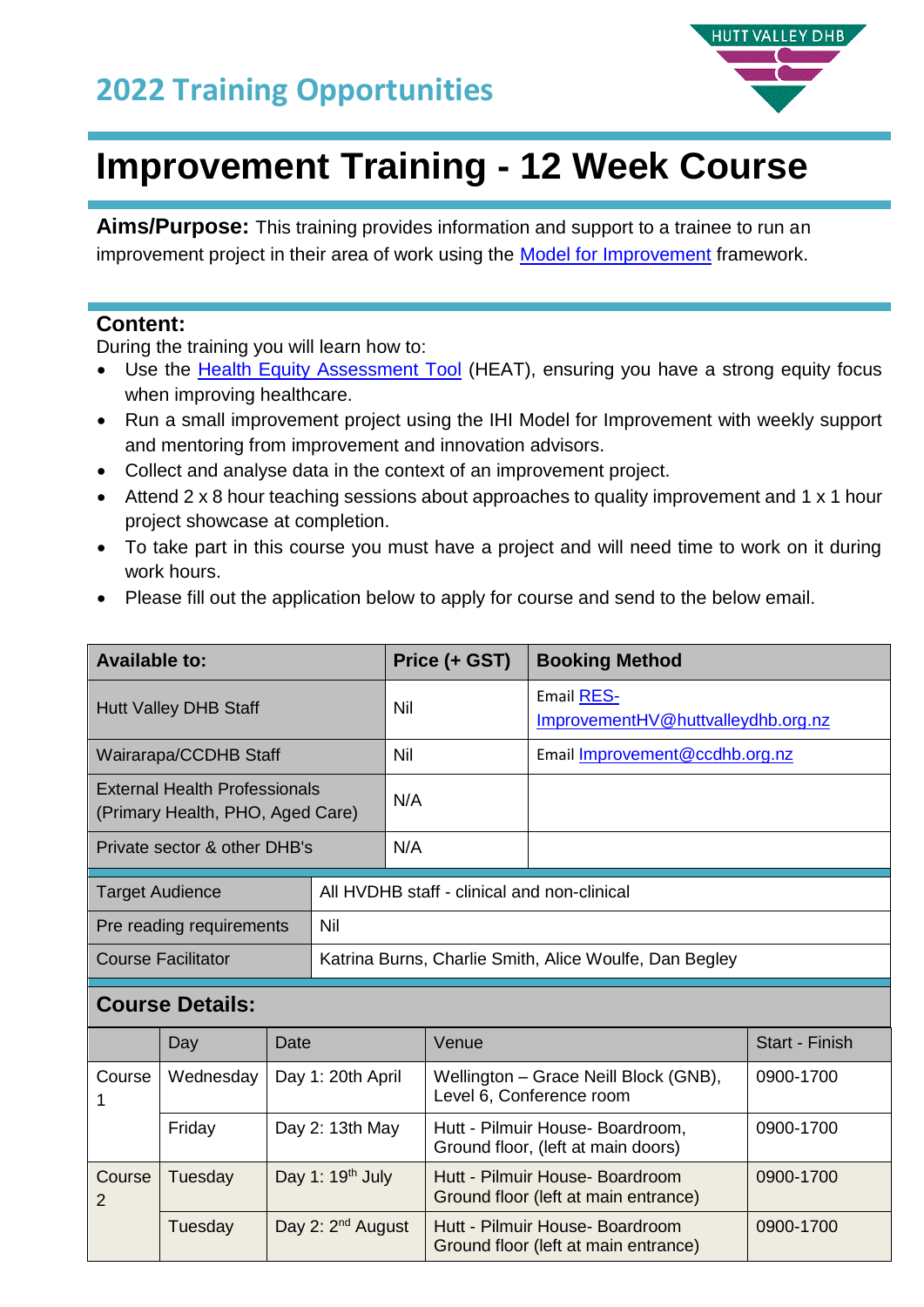### **Training Opportunities**